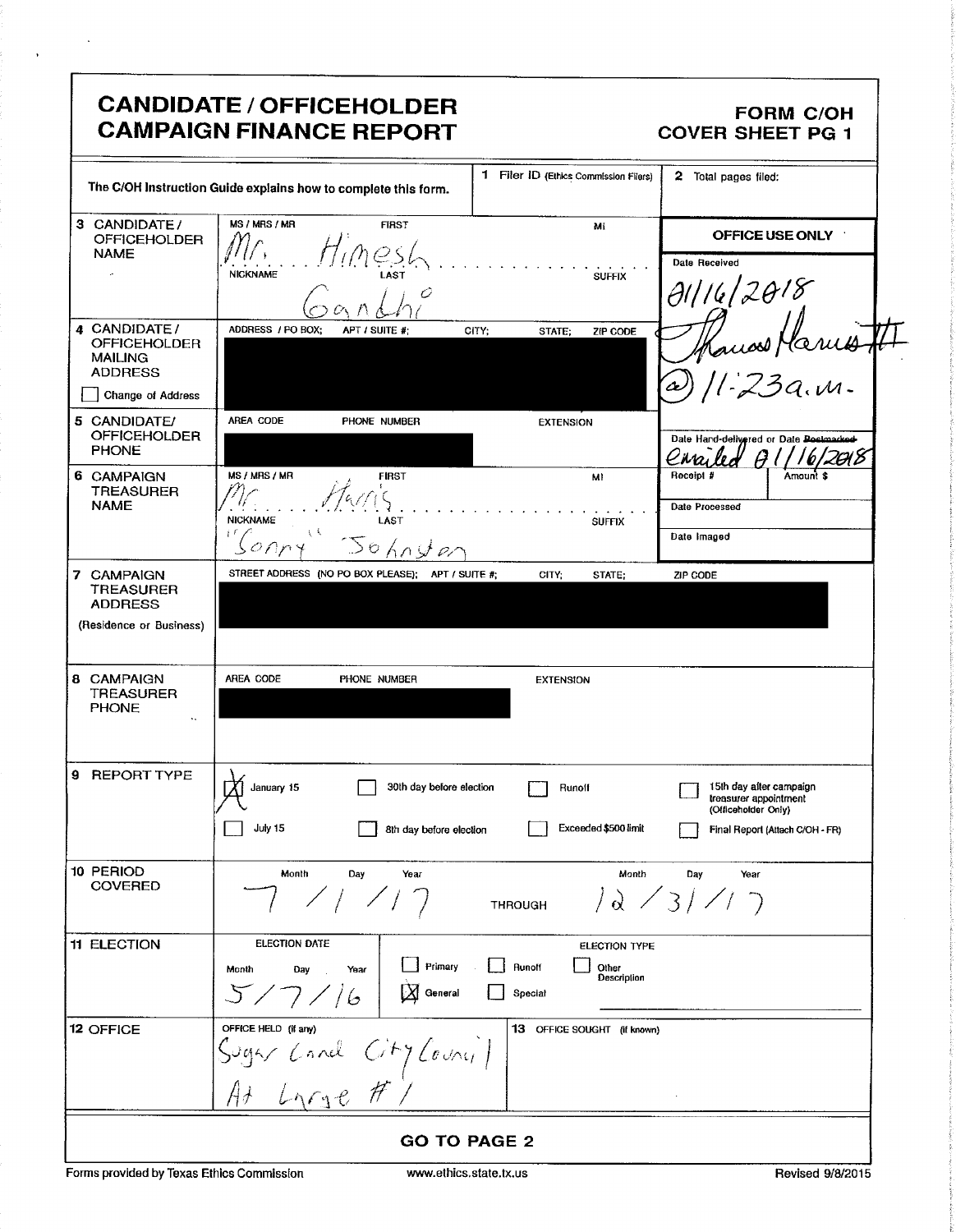## CANDIDATE / OFFICEHOLDER<br>CAMPAIGN FINANCE REPORT COVER SHEET PG 2 **CAMPAIGN FINANCE REPORT**

| 14 C/OH NAME                                                                                                                 |                                                                                                                                                                                                                                                                                                                                                                                                  | Ü                                                                                                                     | 15 Filer ID (Ethics Commission Filers)                                                                                                                                                                 |  |  |
|------------------------------------------------------------------------------------------------------------------------------|--------------------------------------------------------------------------------------------------------------------------------------------------------------------------------------------------------------------------------------------------------------------------------------------------------------------------------------------------------------------------------------------------|-----------------------------------------------------------------------------------------------------------------------|--------------------------------------------------------------------------------------------------------------------------------------------------------------------------------------------------------|--|--|
|                                                                                                                              | 6 andhi                                                                                                                                                                                                                                                                                                                                                                                          |                                                                                                                       |                                                                                                                                                                                                        |  |  |
| 16 NOTICE FROM<br><b>POLITICAL</b><br>COMMITTEE(S)                                                                           | THIS BOX IS FOR NOTICE OF POLITICAL CONTRIBUTIONS ACCEPTED OR POLITICAL EXPENDITURES MADE BY POLITICAL COMMITTEES TO<br>SUPPORT THE CANDIDATE / OFFICEHOLDER. THESE EXPENDITURES MAY HAVE BEEN MADE WITHOUT THE CANDIDATE'S OR OFFICEHOLDER'S<br>KNOWLEDGE OR CONSENT. CANDIDATES AND OFFICEHOLDERS ARE REQUIRED TO REPORT THIS INFORMATION ONLY IF THEY RECEIVE NOTICE<br>OF SUCH EXPENDITURES. |                                                                                                                       |                                                                                                                                                                                                        |  |  |
|                                                                                                                              | <b>COMMITTEE TYPE</b>                                                                                                                                                                                                                                                                                                                                                                            | <b>COMMITTEE NAME</b>                                                                                                 |                                                                                                                                                                                                        |  |  |
|                                                                                                                              | <b>GENERAL</b>                                                                                                                                                                                                                                                                                                                                                                                   |                                                                                                                       |                                                                                                                                                                                                        |  |  |
|                                                                                                                              | SPECIFIC                                                                                                                                                                                                                                                                                                                                                                                         | <b>COMMITTEE ADDRESS</b>                                                                                              |                                                                                                                                                                                                        |  |  |
|                                                                                                                              |                                                                                                                                                                                                                                                                                                                                                                                                  | COMMITTEE CAMPAIGN TREASURER NAME                                                                                     |                                                                                                                                                                                                        |  |  |
| <b>Additional Pages</b>                                                                                                      |                                                                                                                                                                                                                                                                                                                                                                                                  | <b>COMMITTEE CAMPAIGN TREASURER ADDRESS</b>                                                                           |                                                                                                                                                                                                        |  |  |
|                                                                                                                              |                                                                                                                                                                                                                                                                                                                                                                                                  |                                                                                                                       |                                                                                                                                                                                                        |  |  |
| <b>17 CONTRIBUTION</b><br><b>TOTALS</b>                                                                                      | 1.                                                                                                                                                                                                                                                                                                                                                                                               | TOTAL POLITICAL CONTRIBUTIONS OF \$50 OR LESS (OTHER THAN<br>PLEDGES, LOANS, OR GUARANTEES OF LOANS), UNLESS ITEMIZED | \$                                                                                                                                                                                                     |  |  |
|                                                                                                                              | TOTAL POLITICAL CONTRIBUTIONS<br>2.<br>(OTHER THAN PLEDGES, LOANS, OR GUARANTEES OF LOANS)                                                                                                                                                                                                                                                                                                       |                                                                                                                       | \$                                                                                                                                                                                                     |  |  |
| <b>EXPENDITURE</b><br><b>TOTALS</b>                                                                                          | З.                                                                                                                                                                                                                                                                                                                                                                                               | TOTAL POLITICAL EXPENDITURES OF \$100 OR LESS,<br><b>UNLESS ITEMIZED</b>                                              | \$                                                                                                                                                                                                     |  |  |
|                                                                                                                              | <b>TOTAL POLITICAL EXPENDITURES</b><br>4.                                                                                                                                                                                                                                                                                                                                                        |                                                                                                                       |                                                                                                                                                                                                        |  |  |
| <b>CONTRIBUTION</b><br><b>BALANCE</b>                                                                                        | 5.                                                                                                                                                                                                                                                                                                                                                                                               | TOTAL POLITICAL CONTRIBUTIONS MAINTAINED AS OF THE LAST DAY<br>OF REPORTING PERIOD                                    |                                                                                                                                                                                                        |  |  |
| <b>OUTSTANDING</b><br><b>LOAN TOTALS</b>                                                                                     | 6.<br>TOTAL PRINCIPAL AMOUNT OF ALL OUTSTANDING LOANS AS OF THE<br>LAST DAY OF THE REPORTING PERIOD                                                                                                                                                                                                                                                                                              |                                                                                                                       |                                                                                                                                                                                                        |  |  |
| 18 AFFIDAVIT                                                                                                                 |                                                                                                                                                                                                                                                                                                                                                                                                  |                                                                                                                       |                                                                                                                                                                                                        |  |  |
| william<br>HI KAMPUNINING KARA                                                                                               | <sub>A</sub> nnimm <sub>ar,</sub>                                                                                                                                                                                                                                                                                                                                                                | under Title 15, Election Code/                                                                                        | I swear, or affirm, under penalty of perjury, that the accompanying report is<br>true and correct and includes all information required to be reported by me<br>Signature of Candidate or Officeholder |  |  |
| <b>AFFIX N</b>                                                                                                               |                                                                                                                                                                                                                                                                                                                                                                                                  | Sworn to and subscribed before me, by the said Himcsh Garyln                                                          | this the $\pm b^{\pm h}$                                                                                                                                                                               |  |  |
| day of <i>Muaru</i>                                                                                                          | 2018                                                                                                                                                                                                                                                                                                                                                                                             | , to certify which, witness my hand and seal of office.                                                               |                                                                                                                                                                                                        |  |  |
|                                                                                                                              |                                                                                                                                                                                                                                                                                                                                                                                                  |                                                                                                                       | Notorulub                                                                                                                                                                                              |  |  |
| Title of officer administering oath<br>Signature of officer administering oath<br>Printed name of officer administering oath |                                                                                                                                                                                                                                                                                                                                                                                                  |                                                                                                                       |                                                                                                                                                                                                        |  |  |

 $\mathcal{A}$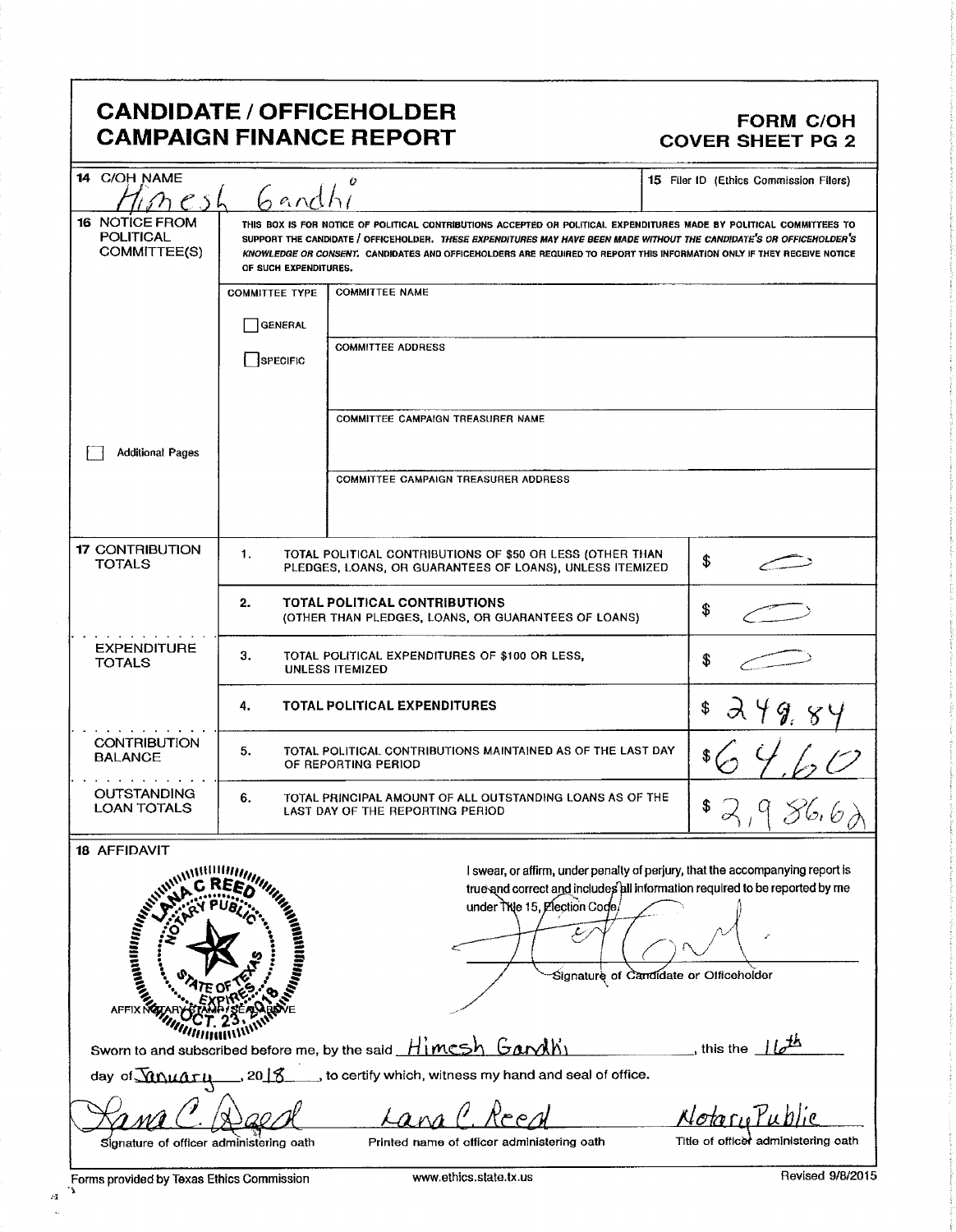# SUBTOTALS - C/OH FORM C/OH

 $\bar{z}$ 

÷,

# COVER SHEET PG 3

| 19 FILER NAME |                                                                                              | 20 Filer ID (Ethics Commission Filers) |                                  |
|---------------|----------------------------------------------------------------------------------------------|----------------------------------------|----------------------------------|
|               | 21 SCHEDULE SUBTOTALS<br>NAME OF SCHEDULE                                                    |                                        | <b>SUBTOTAL</b><br><b>AMOUNT</b> |
| 1.            | SCHEDULE A1: MONETARY POLITICAL CONTRIBUTIONS                                                |                                        | \$                               |
| 2.            | SCHEDULE A2: NON-MONETARY (IN-KIND) POLITICAL CONTRIBUTIONS                                  |                                        | \$                               |
| З.            | SCHEDULE B: PLEDGED CONTRIBUTIONS                                                            |                                        | \$                               |
| 4.            | <b>SCHEDULE E: LOANS</b>                                                                     |                                        | \$                               |
| 5.            | SCHEDULE F1: POLITICAL EXPENDITURES MADE FROM POLITICAL CONTRIBUTIONS                        |                                        | \$                               |
| 6.            | SCHEDULE F2: UNPAID INCURRED OBLIGATIONS                                                     |                                        | \$                               |
| 7.            | SCHEDULE F3: PURCHASE OF INVESTMENTS MADE FROM POLITICAL CONTRIBUTIONS                       |                                        | \$                               |
| 8.            | SCHEDULE F4: EXPENDITURES MADE BY CREDIT CARD                                                |                                        | \$                               |
| 9.            | SCHEDULE G: POLITICAL EXPENDITURES MADE FROM PERSONAL FUNDS                                  |                                        | \$                               |
| 10.           | SCHEDULE H: PAYMENT MADE FROM POLITICAL CONTRIBUTIONS TO A BUSINESS OF C/OH                  |                                        | \$                               |
| 11.           | SCHEDULE I: NON-POLITICAL EXPENDITURES MADE FROM POLITICAL CONTRIBUTIONS                     |                                        | \$                               |
| 12.           | SCHEDULE K: INTEREST, CREDITS, GAINS, REFUNDS, AND CONTRIBUTIONS<br><b>RETURNED TO FILER</b> |                                        | \$                               |
|               | and the control                                                                              |                                        | $\mathbf{r}$                     |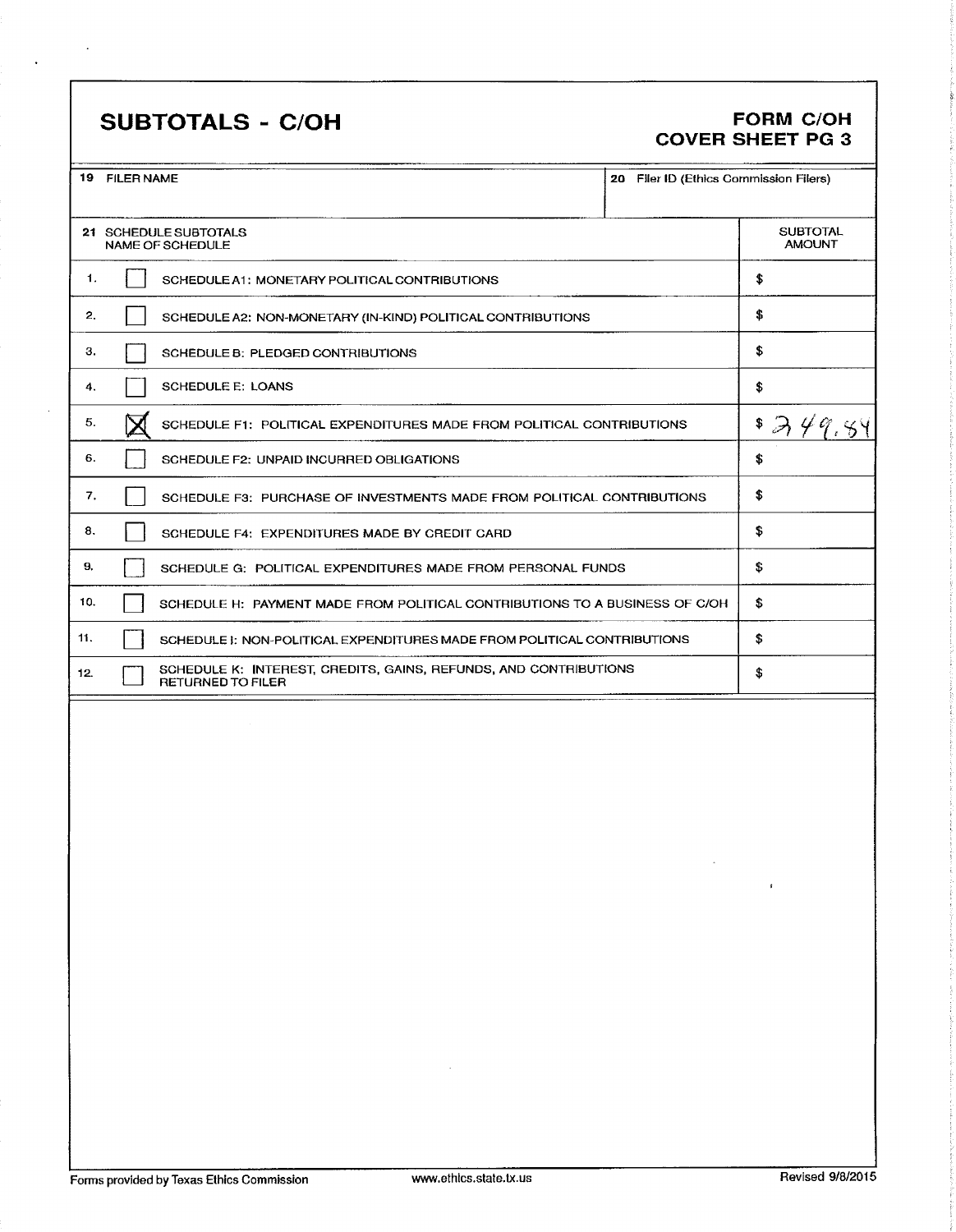### POLITICAL EXPENDITURES MADE FROM POLITICAL CONTRIBUTIONS SCHEDULE F1

| <b>EXPENDITURE CATEGORIES FOR BOX 8(a)</b>                                                                                                                                            |                  |                                                                                                                                                                |                                            |                                                                                                 |                                                                                                                                                                                                      |  |
|---------------------------------------------------------------------------------------------------------------------------------------------------------------------------------------|------------------|----------------------------------------------------------------------------------------------------------------------------------------------------------------|--------------------------------------------|-------------------------------------------------------------------------------------------------|------------------------------------------------------------------------------------------------------------------------------------------------------------------------------------------------------|--|
| Advertising Expense<br>Accounting/Banking<br><b>Consulting Expense</b><br>Contributions/Donations Made By<br>Candidate/Officeholder/Political Committee<br><b>Credit Card Payment</b> |                  | Event Expense<br>Fees<br>Food/Beverage Expense<br>Gift/Awards/Memorials Expense<br>Legal Services<br>The Instruction Guide explains how to complete this form. | Polling Expense<br><b>Printlng Expense</b> | Loan Repayment/Reimbursement<br>Office Overhead/Rental Expense<br>Salaries/Wages/Contract Labor | Solicitation/Fundraising Expense<br><b>Transportation Equipment &amp; Related Expense</b><br><b>Travel In District</b><br><b>Travel Out Of District</b><br>Other (enter a category not listed above) |  |
| 1 Total pages Schedule F1: 2 FILER NAME                                                                                                                                               |                  | $\iota$                                                                                                                                                        |                                            |                                                                                                 | 3 Filer ID (Ethics Commission Filers)                                                                                                                                                                |  |
| 4 Date                                                                                                                                                                                | 5 Payee name     | $\omega_0$ tn $\theta$                                                                                                                                         | $t - nq_1$                                 |                                                                                                 |                                                                                                                                                                                                      |  |
| 6 Amount (\$)                                                                                                                                                                         | 7 Pavee address: | City: State: Zip Code                                                                                                                                          |                                            |                                                                                                 |                                                                                                                                                                                                      |  |
|                                                                                                                                                                                       |                  |                                                                                                                                                                |                                            |                                                                                                 |                                                                                                                                                                                                      |  |
| 8                                                                                                                                                                                     |                  | (a) Category (See Categories listed at the top of this schedule)                                                                                               |                                            | (b) Description                                                                                 |                                                                                                                                                                                                      |  |
| <b>PURPOSE</b><br>ОF<br><b>EXPENDITURE</b>                                                                                                                                            |                  | Advertising Edgewe                                                                                                                                             |                                            |                                                                                                 | Check if travel outside of Texas, Complete Schedule T.<br>Check if Austin, TX, officeholder living expense                                                                                           |  |
| 9 Complete ONLY if direct<br>expenditure to benefit C/OH                                                                                                                              |                  | Candidate / Officeholder name                                                                                                                                  |                                            | Office sought                                                                                   | Office held                                                                                                                                                                                          |  |
| Date                                                                                                                                                                                  | Payee name       |                                                                                                                                                                |                                            |                                                                                                 |                                                                                                                                                                                                      |  |
| $8 - 8$                                                                                                                                                                               |                  | VOC Icarrict Erail                                                                                                                                             |                                            |                                                                                                 |                                                                                                                                                                                                      |  |
| Amount (\$)                                                                                                                                                                           | Payee address;   | City; State; Zip Code                                                                                                                                          |                                            |                                                                                                 |                                                                                                                                                                                                      |  |
|                                                                                                                                                                                       |                  |                                                                                                                                                                |                                            |                                                                                                 |                                                                                                                                                                                                      |  |
| <b>PURPOSE</b><br>ОF<br><b>EXPENDITURE</b>                                                                                                                                            |                  | Category (See Categories listed at the top of this schedule)<br>dverhisin Expose                                                                               |                                            | Description                                                                                     | Check if travel outside of Texas. Complete Schedule T.<br>Check if Austin, TX, officeholder living expense                                                                                           |  |
| Complete ONLY if direct<br>expenditure to benefit C/OH                                                                                                                                |                  | Candidate / Officeholder name                                                                                                                                  |                                            | Office sought                                                                                   | Office held                                                                                                                                                                                          |  |
| Date                                                                                                                                                                                  | Payee name       |                                                                                                                                                                |                                            |                                                                                                 |                                                                                                                                                                                                      |  |
|                                                                                                                                                                                       |                  | VOC Icontrof                                                                                                                                                   | Emy                                        |                                                                                                 |                                                                                                                                                                                                      |  |
| Amount (\$)                                                                                                                                                                           | Payee address;   | City; State; Zip Code                                                                                                                                          |                                            |                                                                                                 |                                                                                                                                                                                                      |  |
|                                                                                                                                                                                       |                  |                                                                                                                                                                |                                            |                                                                                                 |                                                                                                                                                                                                      |  |
| <b>PURPOSE</b><br>OF<br><b>EXPENDITURE</b>                                                                                                                                            |                  | Category (See Categories listed at the top of this schedule)<br>Advanting Expense                                                                              |                                            | Description                                                                                     | Check if travel outside of Texas. Complete Schedule T.<br>Check if Austin, TX, officeholder living expense                                                                                           |  |
| Complete ONLY if direct<br>expenditure to benefit C/OH                                                                                                                                |                  | Candidate / Officeholder name                                                                                                                                  |                                            | Office sought                                                                                   | Office held                                                                                                                                                                                          |  |
|                                                                                                                                                                                       |                  | ATTACH ADDITIONAL COPIES OF THIS SCHEDULE AS NEEDED                                                                                                            |                                            |                                                                                                 |                                                                                                                                                                                                      |  |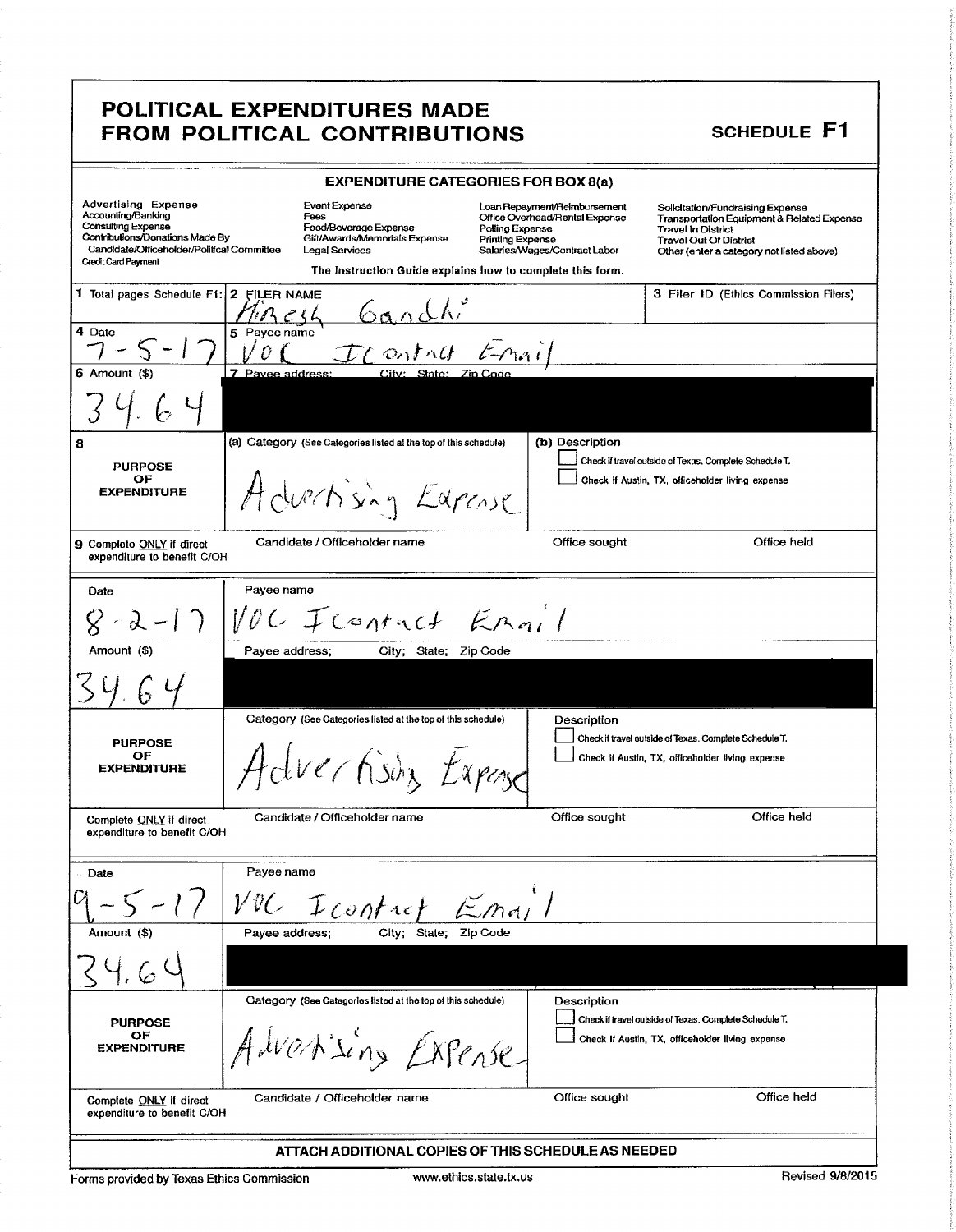### POLITICAL EXPENDITURES MADE FROM POLITICAL CONTRIBUTIONS SCHEDULE Fl

|                                                                                                                                                                         | <b>EXPENDITURE CATEGORIES FOR BOX 8(a)</b>                                                                                                                     |                                                                                                                                               |                                                                                                                                                                                           |
|-------------------------------------------------------------------------------------------------------------------------------------------------------------------------|----------------------------------------------------------------------------------------------------------------------------------------------------------------|-----------------------------------------------------------------------------------------------------------------------------------------------|-------------------------------------------------------------------------------------------------------------------------------------------------------------------------------------------|
| Advertising Expense<br>Accounting/Banking<br>Consulting Expense<br>Contributions/Donations Made By<br>Candidate/Officeholder/Political Committee<br>Credit Card Payment | Event Expense<br>Fees<br>Food/Beverage Expense<br>Gilt/Awards/Memorials Expense<br>Legal Services<br>The Instruction Guide explains how to complete this form. | Loan Repayment/Reimbursement<br>Office Overhead/Rental Expense<br>Polling Expense<br><b>Printing Expense</b><br>Salaries/Wages/Contract Labor | Solicitation/Fundraising Expense<br>Transportation Equipment & Related Expense<br><b>Travel In District</b><br><b>Travel Out Of District</b><br>Other (enter a category not listed above) |
| 1 Total pages Schedule F1:                                                                                                                                              | 2 FILER NAME<br>$6$ andhl<br>$n$ CJI                                                                                                                           |                                                                                                                                               | 3 Filer ID (Ethics Commission Filers)                                                                                                                                                     |
| 4 Date<br>$0 - 3 - 17$                                                                                                                                                  | 5 Payee name<br>OC I Controt<br>Emn1                                                                                                                           |                                                                                                                                               |                                                                                                                                                                                           |
| $6$ Amount $(*)$                                                                                                                                                        | 7 Payee address;<br>City; State; Zip Code                                                                                                                      |                                                                                                                                               |                                                                                                                                                                                           |
|                                                                                                                                                                         |                                                                                                                                                                |                                                                                                                                               |                                                                                                                                                                                           |
| 8                                                                                                                                                                       | (a) Category (See Calegories listed at the top of this schedule)                                                                                               | (b) Description                                                                                                                               |                                                                                                                                                                                           |
| <b>PURPOSE</b>                                                                                                                                                          |                                                                                                                                                                |                                                                                                                                               | Check if travel outside of Texas. Complete Schedule T.                                                                                                                                    |
| ОF<br><b>EXPENDITURE</b>                                                                                                                                                | Advertising Expose                                                                                                                                             |                                                                                                                                               | Check if Austin, TX, officeholder living expense                                                                                                                                          |
| 9 Complete ONLY if direct<br>expenditure to benefit C/OH                                                                                                                | Candidate / Officeholder name                                                                                                                                  | Office sought                                                                                                                                 | Office held                                                                                                                                                                               |
| Date                                                                                                                                                                    | Payee name                                                                                                                                                     |                                                                                                                                               |                                                                                                                                                                                           |
|                                                                                                                                                                         |                                                                                                                                                                |                                                                                                                                               |                                                                                                                                                                                           |
| $0 - 31 - 17$                                                                                                                                                           | $ \nu e  s$<br>$F$ <i>a</i> $q$                                                                                                                                |                                                                                                                                               |                                                                                                                                                                                           |
| Amount (\$)                                                                                                                                                             | Payee address;<br>City; State; Zip Code                                                                                                                        |                                                                                                                                               |                                                                                                                                                                                           |
| 14.00                                                                                                                                                                   |                                                                                                                                                                |                                                                                                                                               |                                                                                                                                                                                           |
| <b>PURPOSE</b><br>OF<br><b>EXPENDITURE</b>                                                                                                                              | Category (See Categories listed at the top of this schedule)<br>$\beta$ anting                                                                                 | Description                                                                                                                                   | Check if travel outside of Texas. Complete Schedule T.<br>Check if Austin, TX, officeholder living expense                                                                                |
| Complete ONLY if direct<br>expenditure to benefit C/OH                                                                                                                  | Candidate / Officeholder name                                                                                                                                  | Office sought                                                                                                                                 | Office held                                                                                                                                                                               |
|                                                                                                                                                                         |                                                                                                                                                                |                                                                                                                                               |                                                                                                                                                                                           |
| Date                                                                                                                                                                    | Payee name                                                                                                                                                     |                                                                                                                                               |                                                                                                                                                                                           |
|                                                                                                                                                                         | VOC Icontact Email                                                                                                                                             |                                                                                                                                               |                                                                                                                                                                                           |
| Amount (\$)                                                                                                                                                             | Payee address;<br>City; State; Zip Code                                                                                                                        |                                                                                                                                               |                                                                                                                                                                                           |
|                                                                                                                                                                         |                                                                                                                                                                |                                                                                                                                               |                                                                                                                                                                                           |
|                                                                                                                                                                         | Category (See Categories listed at the top of this schedule)                                                                                                   | Description                                                                                                                                   |                                                                                                                                                                                           |
| <b>PURPOSE</b>                                                                                                                                                          |                                                                                                                                                                |                                                                                                                                               | Check if travel outside of Texas. Complete Schedule T.                                                                                                                                    |
| ОF<br><b>EXPENDITURE</b>                                                                                                                                                | Advertising Eapense                                                                                                                                            |                                                                                                                                               | Check if Austin, TX, officeholder living expense                                                                                                                                          |